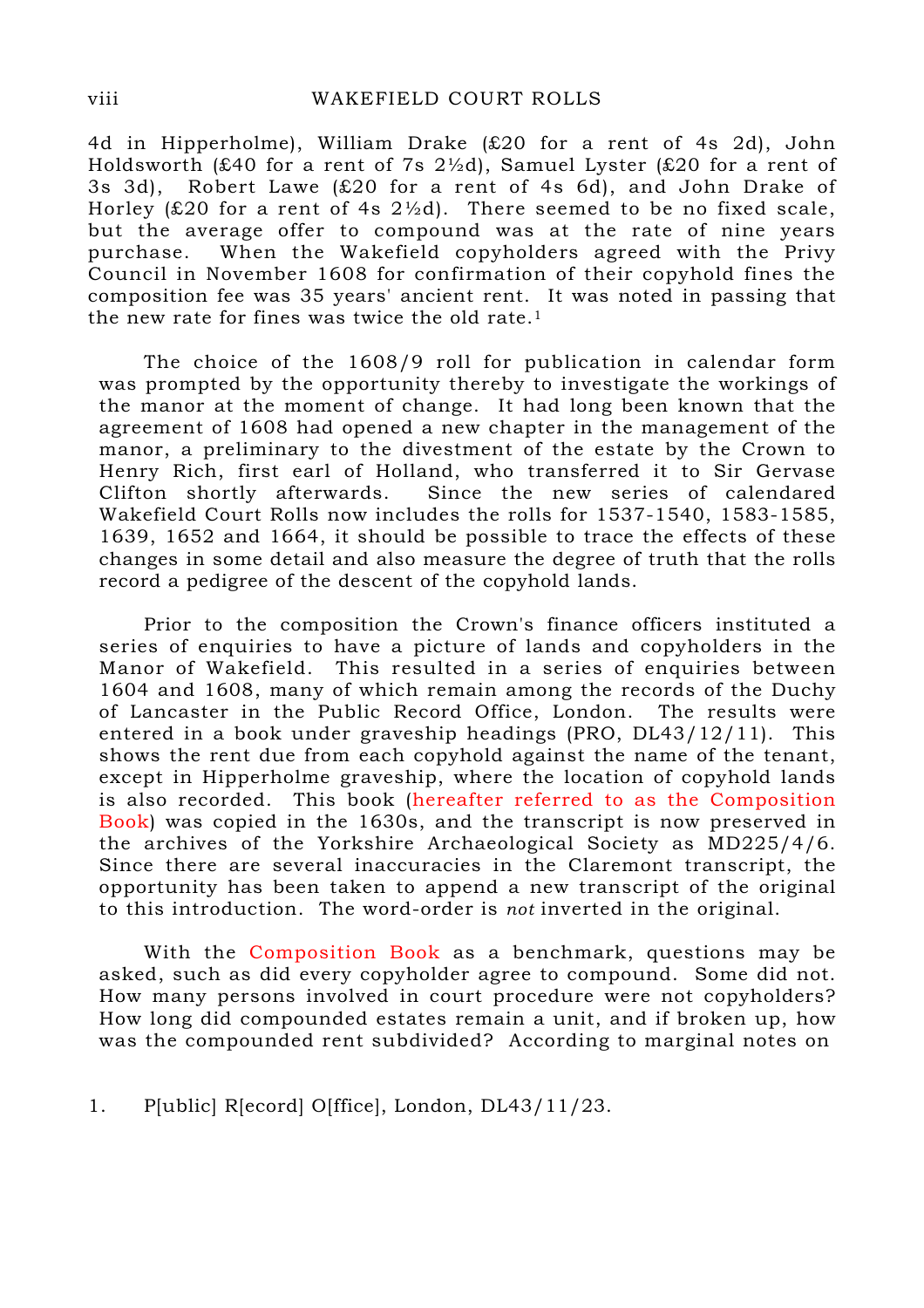#### INTRODUCTION ix

the draft court roll, compositions were still being resisted in 1609.<sup>1</sup>

### Continuity of copyhold estates

 To test for continuity of estates, the volume for 1639/40 was compared against the Composition Book, using the evidence of a marginal record in 1639 of the name of the original compounder. Only a modest number of copyholds were involved, mainly in the graveships of Sowerby, Hipperholme and Holme. In some cases the link was strong. When Richard Fournes of Sowerby, yeoman, claimed by inheritance the copyhold of his great-nephew George Fournes at Boothhouse, with other property at Blackwood, Overthwaits, Hollings, Woodlane and Warley, the pedigree of the multiple estate was listed according to the lord's rent as compounded by the earlier copyholders, Thomas Fournes, Thomas Oldfield of Cliffhill, William Wadisworth, Richard Brookesbanke, George Fournes, Edmund Hileley and James Hileley senior. These earlier copyholders can be verified from the Composition Book, except that in the cases of Thomas Oldfeild, the ½d rent for use of a lane was recorded as 15s 9d, obviously a rent in respect of a much larger holding. Similarly, when John Lister of Overbrea, yeoman, and Phoebe his wife, surrendered land in Northowram, one estate of seven closes at 2s rent and a further two closes at 7½d had been previously compounded for, the former by Robert Hemmingway of Overbrea and Samuel Crowther, and the other by John Drake. The Composition Book duly lists Hemmingway and Crowther as joint copyholders of Highroyd House 'late of John Cosens' at 2s, although Drake 'of Northowrome' paid a larger rent of 3s 11½d, presumably for a more extensive copyhold.<sup>2</sup>

 Jonas Bordall of Skircoat and Mary his wife surrendered a house and 2 closes at Stubbynge in Sowerby, held by his father at a rent of 6d, as surety for a bond, the same having been compounded for by Gabriel Bordall. This estate is noted in the Composition Book as lying in the Blackwood quarter of Sowerby graveship. John Robinson quitclaimed his rights in 6½ acres of arable at Dawgreene in Great Sandal, held at a lord's rent of 2s 2d, as part of a larger copyhold rented at 15s 4½d, previously compounded for by Robert Carter. The Composition Book

- 1. W[akefield] C[ourt] R[olls] vol 11, pp 67, 68, 74, 81, 82, 85, 90-94, 115, 134, 153-60, 169-70; cf 17, 28, 38, 8, 134, 162.
- 2. WCR 1, pp 8-9, 22.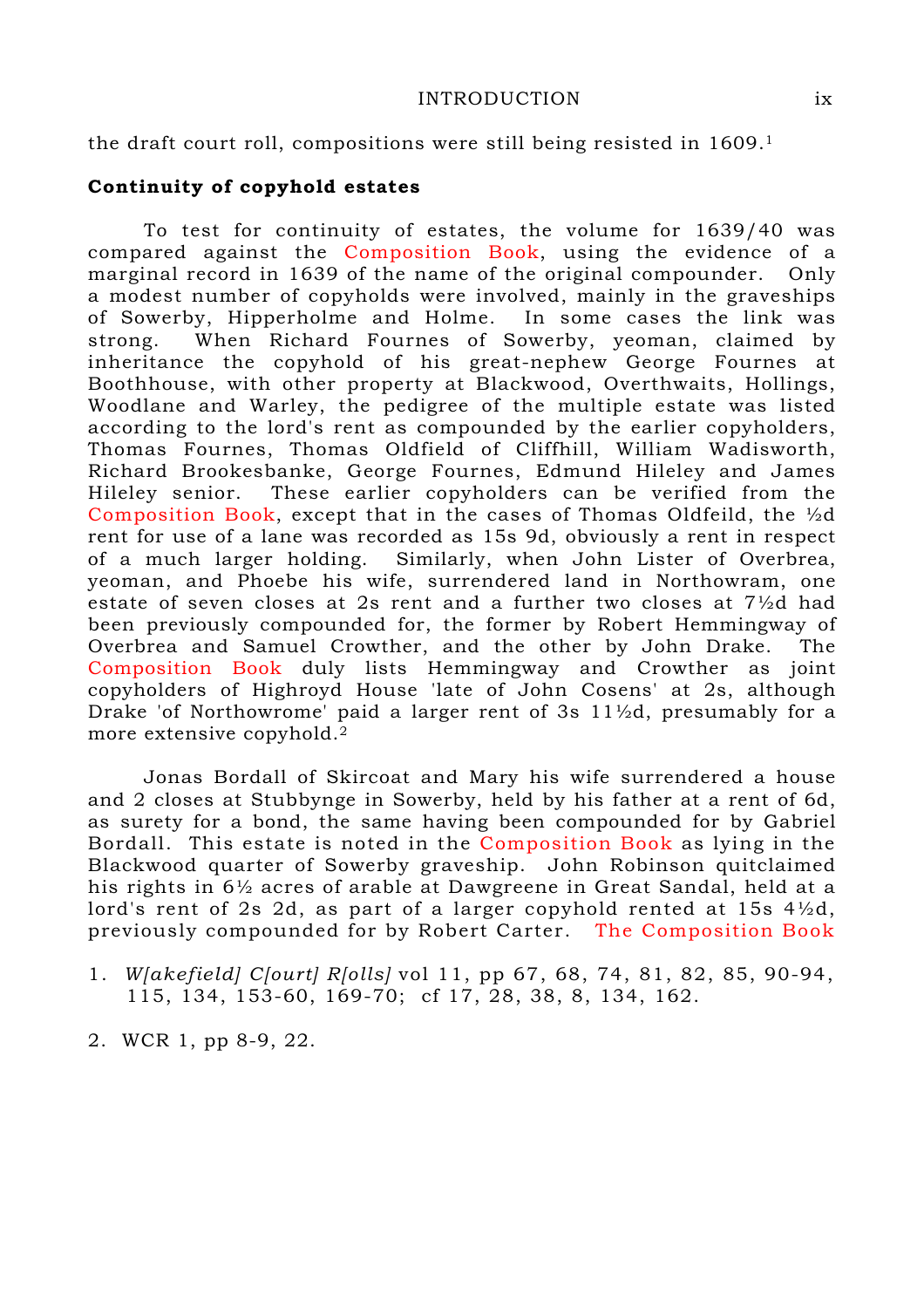| Wadeplace<br>3s<br>Hanson, John, of                                         |                 |  |  |  |  |
|-----------------------------------------------------------------------------|-----------------|--|--|--|--|
| $2s \frac{5}{2}d$<br>Charlesworth, Nicholas<br>Woodhowse<br>16s 11d         |                 |  |  |  |  |
| $8\frac{1}{4}d$<br>Hanson, Thomas, John,<br>France, Gilbert                 |                 |  |  |  |  |
| $18^{2}/6d$<br>Sunderland, John<br>and Robert, sons of                      |                 |  |  |  |  |
| 3s 7d<br>Roebuck, Ric<br>late Tho<br>17s                                    |                 |  |  |  |  |
| 6d<br>Haigh, Robt<br>Hanson, Tho, of                                        |                 |  |  |  |  |
| 6s 5d<br>9d<br>Haigh, Edward<br><b>Brighowse</b><br>3s                      |                 |  |  |  |  |
| 5s 7d<br>Hanson, Tho, of Tothill<br>Haigh, Eliz<br>5s                       | $1\frac{1}{2}d$ |  |  |  |  |
| $\frac{1}{2}$ of $\frac{1}{4}d$<br>Armitage, John<br>7s<br>Brooke, Tho      |                 |  |  |  |  |
| 1d<br>Broadhead, Anthony<br>5s<br>Hanson, Edward                            |                 |  |  |  |  |
| $1\frac{1}{2}d$<br>3s<br>Roberts, Gilbert<br>Goodyeare, John                |                 |  |  |  |  |
| 14s $0\frac{1}{4}d$<br>Wentworth, Mathew, esq<br>Hoyle, Gilbert<br>$20\%$ d |                 |  |  |  |  |
| 9s 5d<br>19d<br>Mallinson, Tho<br>Dearneley, John                           |                 |  |  |  |  |
| 7s 11½d<br>Mallinson, Wm<br>Firth, Luke<br>2s                               | $0\frac{1}{2}d$ |  |  |  |  |
| 19d<br>4d<br>Moorehowse, John<br>Towlson, Jas                               |                 |  |  |  |  |
| 2d<br>Hadfeild, Oliver<br>3s 4d<br>Mallinson, John                          |                 |  |  |  |  |
| $3s11\frac{1}{4}d$<br>1d<br>Charlesworth, Hen<br>Hanson, Tho & Nicholas     |                 |  |  |  |  |
| 2d<br>7d<br>Bever, Wm<br>Firth, John                                        |                 |  |  |  |  |
| 7s 10d<br>8d<br>Kay, Grace<br>Firth, Tho<br>10s                             |                 |  |  |  |  |
| $2s$ 4d<br>Tyas, Nicholas                                                   |                 |  |  |  |  |
| $1\frac{1}{2}d$<br>Hinchlife, Hen<br>pages $35 \& 36$ blank                 |                 |  |  |  |  |
| $2s \frac{3}{2}d$<br>Feilden, Thurstan                                      |                 |  |  |  |  |
| 10s<br>Tincker, John, of Scoles                                             |                 |  |  |  |  |
| $2s$ 6d<br>Firth, Susan                                                     |                 |  |  |  |  |
| 23d<br>Brooke, Humfrey                                                      |                 |  |  |  |  |
| 5d<br>Batty, Edward                                                         |                 |  |  |  |  |
| p. 33                                                                       |                 |  |  |  |  |
| <b>SCAMONDEN GRAVESHIPP</b>                                                 |                 |  |  |  |  |
| Dison, Jas & Edmund;                                                        |                 |  |  |  |  |
| Wydopp, John;                                                               |                 |  |  |  |  |
| 15s<br>Walker, Anthony                                                      |                 |  |  |  |  |

p. 34

RASTRICK GRAVESHIPP

Denton, Tho 7s 9d

Broodley 7s  $2\frac{1}{2}d$   $\frac{1}{2}$  of  $\frac{1}{4}d^*$ 

Firth, Geo 4s 1d Hoyle, Geo & Edward 4s 8d<br>Savile, Sir Hen, kt 1d

Haighe, John 4d

Bothomley, Reinold; &

never compounded

Savile, Sir Hen, kt

\*Hoyle, John, of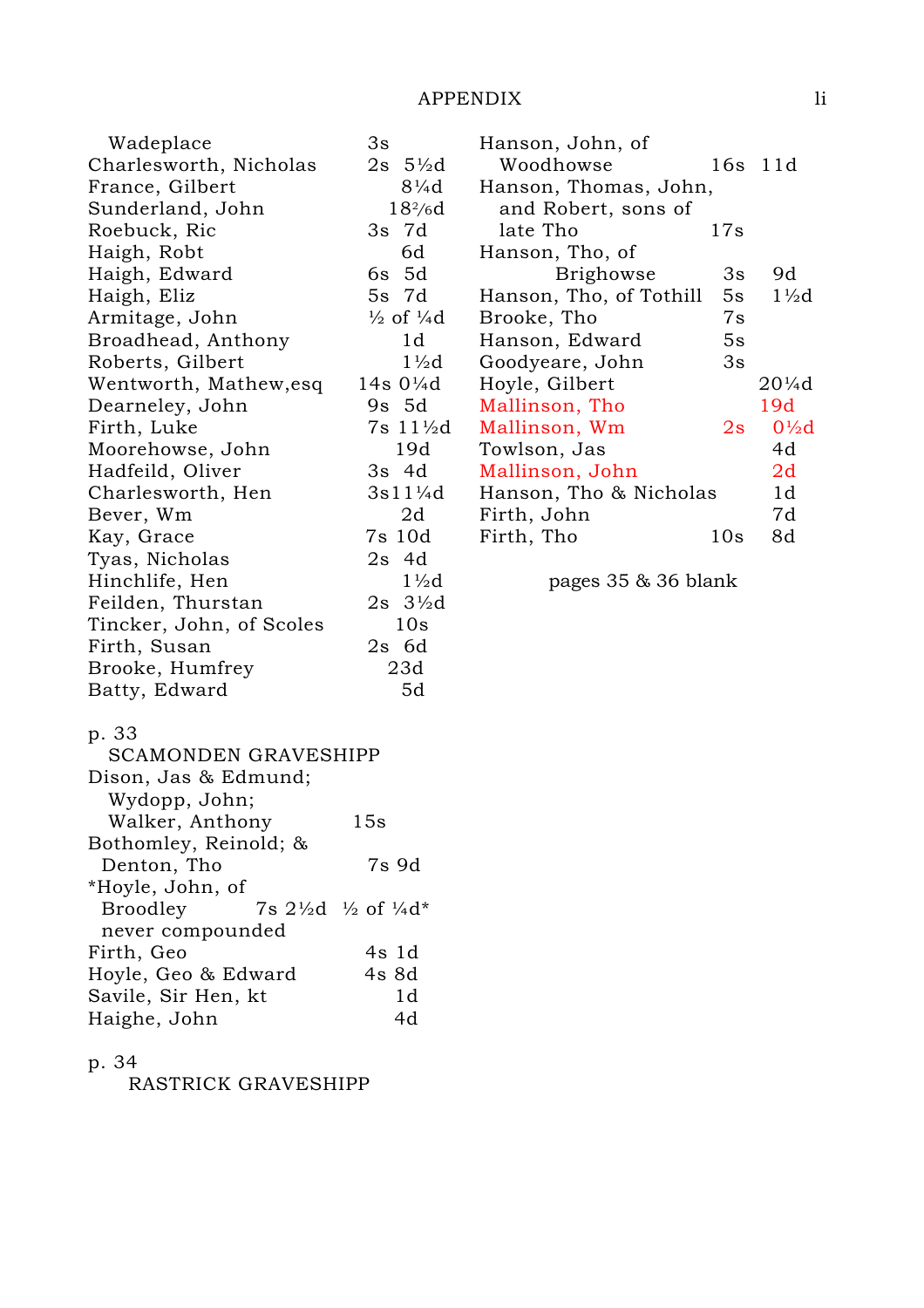### 7 Oct 1608 3

portions to the said Edward Sherte, Katherine his wife and Francis Hardye and the heirs and assigns of Francis according to the intent of an indenture dated 17 June 1608 made between Edward Sherte, Katherine his wife and Francis Hardye on the one part and the said Richard Bankes and Anne his wife on the other under such reservations, conventions and agreements as there expressed. Agreed: entry fine of  $4^*/2^*d$ . [on paper, without fine in parchment,  $r'$  \*3d\*

3) Edward Sherte of Brearley and Francis Hardye of le Lees, Derbs, by Edward Watkinson, lord's tenant and sworn, surrendered 2 tenements or cottages and all houses, buildings and structures thereon in Wakefeld in a place called Northegate now in the several occupation of John Barwys and Henry Wilson or their assigns: to the use of John Sunderlande, his executors, administrators or assigns from Martinmas 1609 for 12 years, rendering annually to the said Edward Sherte, Katherine his wife and Francis Hardye and the heirs of Francis Hardye a rent of 40s at Whitsun and Martinmas in equal portions according to the true intent of an indenture dated 23 June 1608 between Edward Sherte, Katherine his wife and Francis Hardye on the one part and John Sunderland on the other and under the reservations, limits, conventions and agreements there expressed. Agreed: entry fine of 4d. [on paper, without fine in parchment,  $r' * 8 \frac{1}{2}d * *3d'$ 

WAKEFIELD/STANLEY 4) John Cudworthe of Wermethe, Lancs, gen, by Robert Killingbeck, lord's tenant and sworn, surrendered the whole of a messuage with all houses, buildings, shops, easements and appurtenances held in copyhold in Wakefeld at a place called le Bitchehill in Wakefeld graveship now occupied by John Smythe or his assigns, lately held by William Adamson, deceased, also all closes, arable lands, meadows, doles of meadow and pasture belonging to the said John Cudworthe in the graveships of Wakefeld and Stanley held in copyhold, now occupied by the said John Smythe or his assigns: to the use of the said John Smythe, his executors, administrators and assigns from Nativity of St John Baptist last past [24 June 1608] for the term of 30 years following, paying an annual rent to John Cudworthe, his heirs and assigns at the usual terms. Agreed: entry fine of 3s 6d [without fine, composition by estimate, r' 2s 4d]

RASTRICK 5) Arthur Firthe of Rastrick by Thomas Hanson of Brighous and John Mallynson, lord's tenants and sworn, surrendered the reversion of all interest and terms of years operative on the day of his death in all lands and closes in the township of Rastrick now held by the said Arthur Firthe or his assigns by the surrender or lease of Robert Ramsden, Joan his wife and Henry Ramsden their son or any of them: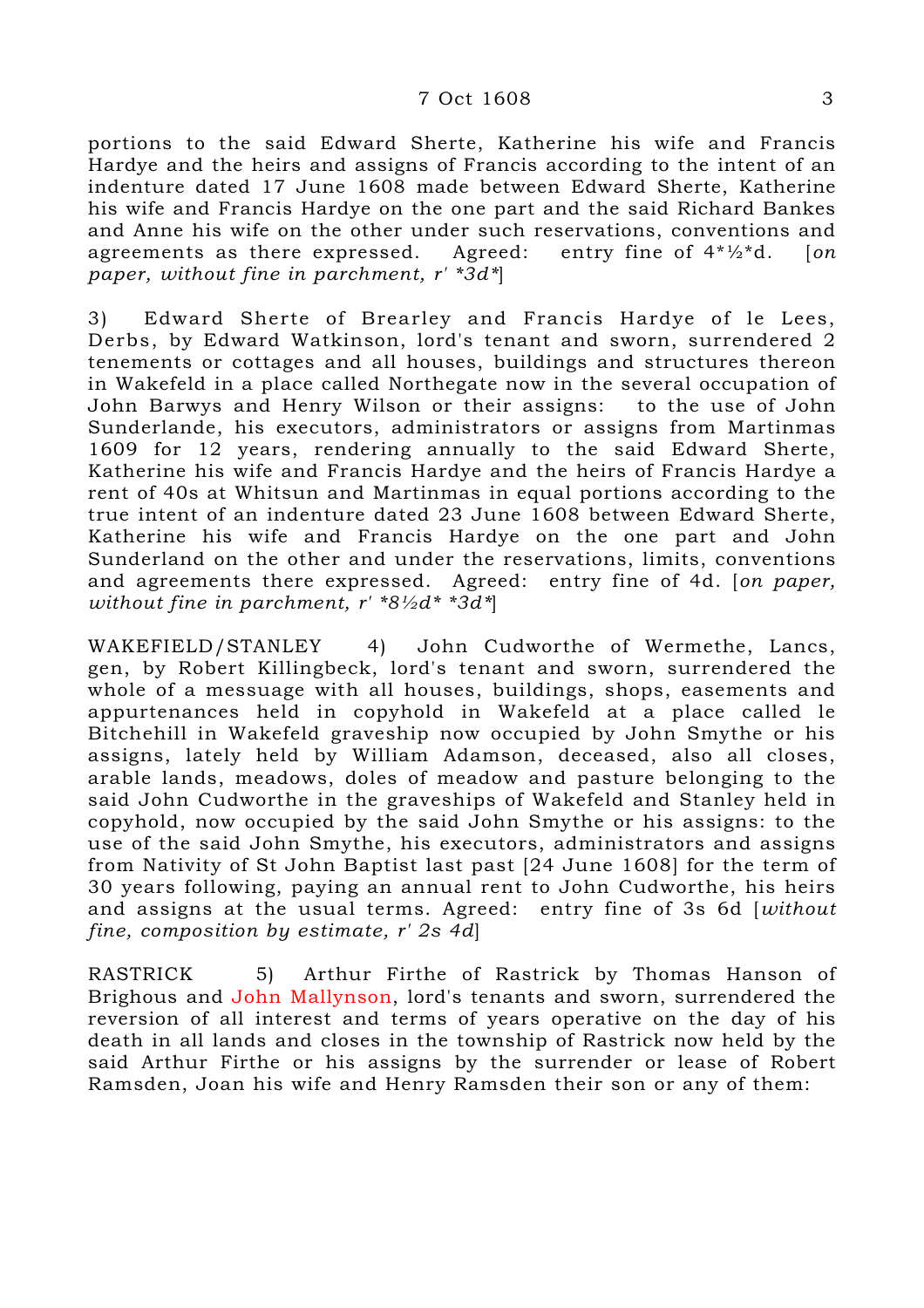late Henry Thomas and now of Henry Bentley, from the lands lately of John Crabtree now of Samuel Crabtree and Henry Sutcliff, from the lands lately of James Hylilee now of James Hylilee of Hylilee, from the lands of the late William Dickson now of Isabel wife of John Armytage, from the lands of the heirs of the late William Pilkington now of William Thomas, from the lands lately of Edward Oldfeilde of Anabutlee now of John Illingworthe, from the lands of the heirs of the late Thomas Stansfeild now of [blank], from the lands of the heirs of John Mawde of Bowerslack now of Richard Murgetroide, from the lands lately of John Smythe of Crawelshaes now of John Smythe, from the lands lately of Thomas Dobson of the same now of Daniel Grenewood, from the lands lately of Edward Lome of Holeheades now of John Lome of the same, from the lands lately of Gilbert Lome now of John Gleidhill and Robert Wolfenden, from the lands of the heirs of the late Edward Lome, from the lands lately of Christopher Feilde now of Michael Feilde, and from the lands of John Hoile lately of Crawellshawes now of Jonas Tilson.

Holme John Littlewood of Stubbinge for his lands was elected grave there this year. He had aid from William Tyncker for 9 acres lying in Hepshawedge, from John Morehouse for another 9 acres in Bradshawe, and from John Littlewood of Longley for 15 acres called Bradshaweknowle. He deputed George Butterworthe, who was received and sworn.

Hipperholme John Drake of Northeowrom for half the lands of William Rookes, and Jonas Haldesworthe, William Haldesworthe, John Thorpp, Abraham Wood and Henry Northend for the other half were elected graves there this year, and the said John Drake was sworn.

Rastrick John Mallynson for the lands of Thomas Hanson and Nicholas Hanson called Okesgrene was elected grave there this year and sworn.

Scammonden Thomas Denton and Reginald Bothomley for lands called Crofthouse were elected graves there this year and sworn.

Sum [blank]

[draft]

Oblation Edmund Hopkinson of Huddersfeilde came into court and offered to fine with the king for a Thomas Hoile, son and heir of Thomas Hoile deceased, now staying overseas, for 2½ acres of land held by Anthony Walker and for 2 roods of land with a cottage thereon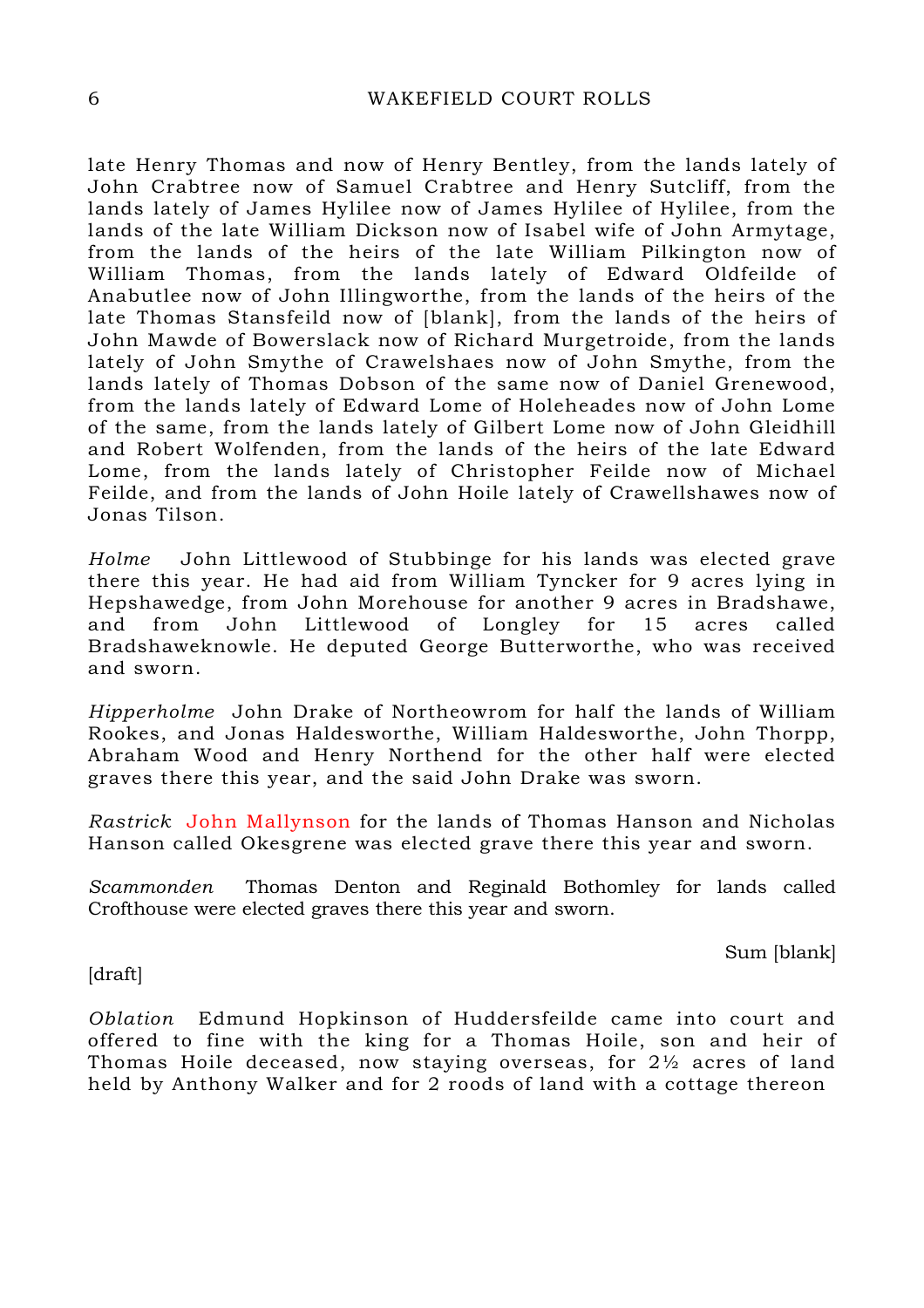## 8 WAKEFIELD COURT ROLLS

HOLME Thomas Morton, James Earneshawe, George Charlesworthe and Henry Charlesworth, sworn, [presented] John Littlewood of Stubbinge ...

HIPPERHOLME James Otes, Samuel Hoole, John Drake and John Thorpp, sworn, [presented] John Drake of Northowrom ...

RASTRICK Thomas Hanson of Totehill, Thomas Firth, Edward Hanson and Gilbert Hoile, sworn, [presented] John Mallynson ...

SCAMMONDEN George Hoile, Anthony Walker, Edmund Dyson and Thomas Denton, sworn, [presented] the said Thomas Denton and Reginald Bothomley ...

a) [schedule of those defaulting in suit - \*Michaell Foxecrofte and Henry Prestley\* deleted]

| $\mathbf{b}$ | Amercements for default assessed at | $*6s$ 8d $*$ | 5s a knight |
|--------------|-------------------------------------|--------------|-------------|
|              | esquires                            | $*5s*$       | 3s 4d       |
|              | gentleman                           | $*3s$ 4d*    | 2s          |
|              | yeoman                              | *2s*         | 12d         |

 We present Thomas Clarkson talior of Stanle to be deade since the last great Court.

| [signed] | John Maude            | Richard Kent    |
|----------|-----------------------|-----------------|
|          | Thomas Dennison       | Francis Swift   |
|          | THR                   | Anthonie Walker |
|          | Thomas Hanson         |                 |
|          | Robert Carter         |                 |
|          | William Arnolde       |                 |
|          | Richard Brodeley      |                 |
|          | Samuell Holdesworth H |                 |
|          | Godfrey Bever         |                 |
|          | Richard Battie        |                 |
|          | William Gill thelder  |                 |
|          | Luke Garnett          |                 |
|          | Richard Frobisher     |                 |
|          | John Longley          |                 |
|          | John Scott            |                 |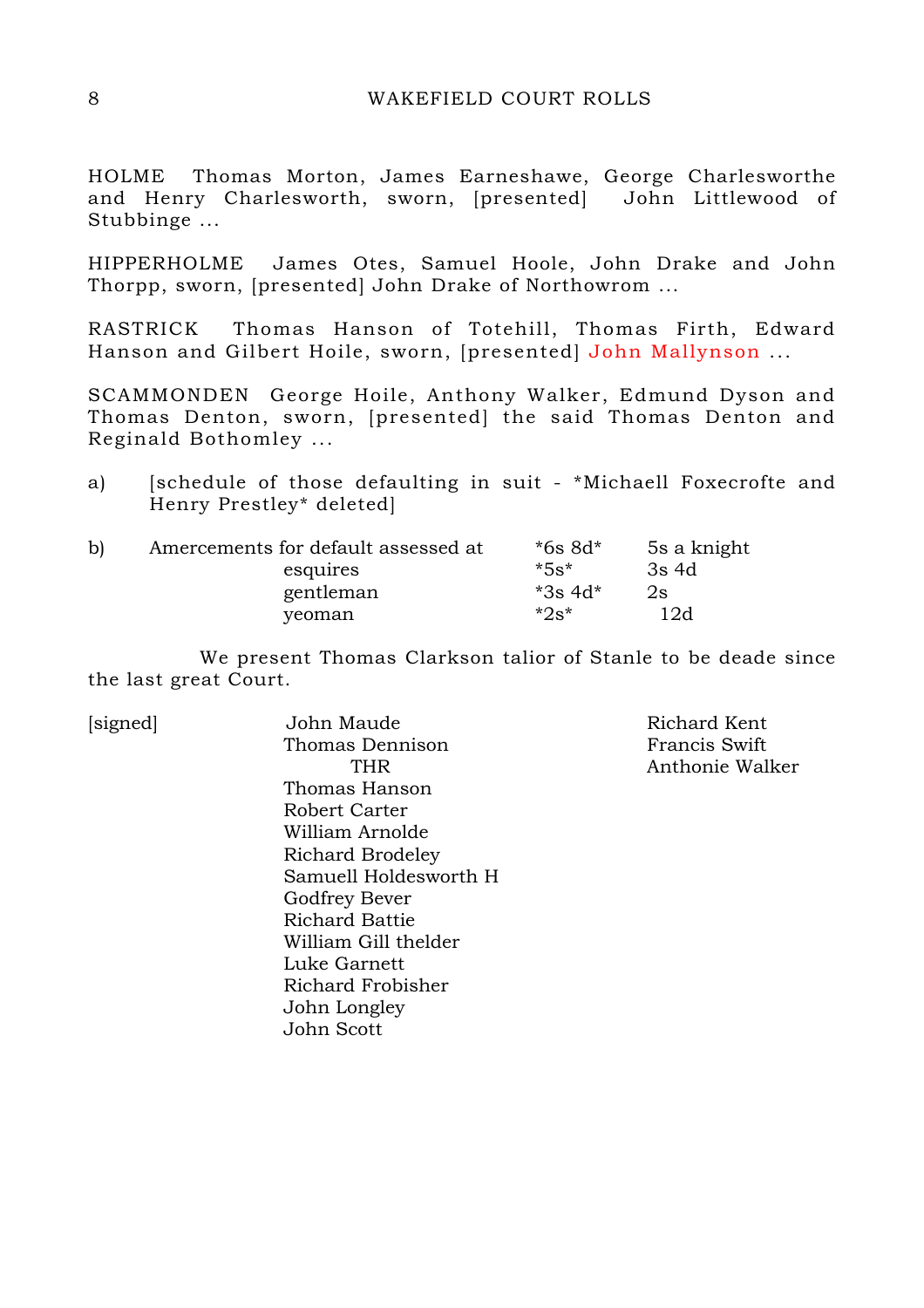SOWERBY PRESENTMENT First proclamation Inquisition held there for the King on the oath of Henry Grice gen, John Hanson of Wodhouse, Robert Fairebarne, George Hobson, Richard Haldesworthe, Michael Bentley, Thomas Dennyson, John Mallynson, Reginald Noble, Richard Medleye, John Stable, John Micklethwaite and Edmund Broke, jurors, who said that John Smythe of Derpeley in Sowerbye, son and heir apparent of Henry Smythe late of Dearpley, by indenture dated 6 December inst [1608], demised to Richard Rode of Bitchstonehirste in Soylande, yeo, 2 messuages and an estimated 17 acres 3 roods of land, meadow and pasture in Sowerbye graveship previously occupied severally by the said Henry Smythe, Isabel Hopkinson and William Robynson or their assigns and now by the said John Smythe, his subtenants or assigns, also the reversion after the death of Henry Smythe for a term of 20 years following, without making fine with the King, without leave of court, in contempt of the lord and contrary to custom. Order to the grave of Sowerbye to seize the messuages and land into the King's hands before the next court [on paper: see letters of high stewards for stay of the grant among bundles]

SCAMMONDEN 13) Thomas Hoile, son and heir of Thomas Hoile late of Slaughthwaite deceased, came into court and fined [blank] for leave to inherit 2½ acres of land now occupied by Anthony Walker abutting on the south of a close called le Parke, 2 roods of land with a cottage where John Hawkeyerd now lived, another cottage with a rood of land where John Haile of le Skarr lived, also 3 roods of land on the south of a close called le Newclose end and on the west of the said 2½ acres in Scamonden graveship, lately granted to a John Hoile in virtue of a royal commission to William Yewarte, following the death of Thomas Hoile whose son and heir the said Thomas is. Agreed, saving the right of any. [without fine, twice, no composition]

ALVERTHORPE 14) Thomas Gill and Elizabeth his wife by Robert Pighell, lord's tenant and sworn, Elizabeth agreeing' separately, surrendered a close of land and meadow called Diccon Inge estimated at 2 acres, also another little close of meadow called Gisburne leyes estimated at 3 roods in Alverthorpe graveship now occupied by John Battye senior or his assigns, also the reversion of all the same: to the use of John Battye junior, his heirs and assigns forever. Agreed: entry fine of 2s.  $[without fine, r' 8d]$ 

WAKEFIELD/THORNES/STANLEY 15) Richard Sproxton of the city of Westminster, esq, and Dorothy his wife came into court before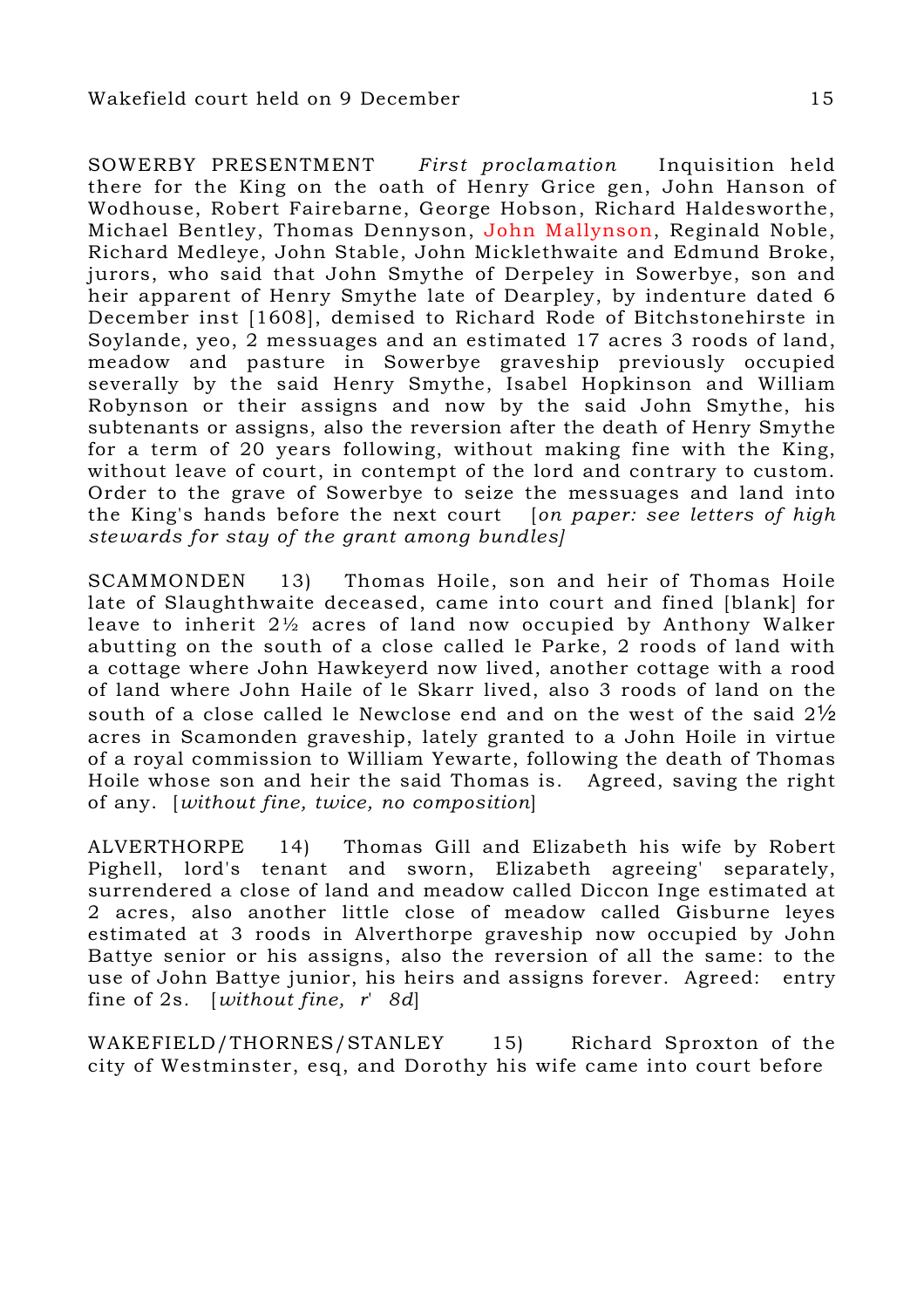9° November 1608 We fynd this lease to be a cause of seasure of the reversion of the lease and present them in payne [signed) John Hanson / Henry Grice / Richard Holdisworth / Raynold Noble / Mychael Bentley / Richard Medley / Thomas Dennison / George Hobsonne / John Micklethwaite IM

The Jury do presente and saye that Thomas Hoile who late helde to him and his heires forever by copie of courte roll accordinge to the custome of the mannor of Wakefeld two acres and an half of lande nowe in the tenure or occupacion of Anthonye Walker <abbuttynge> on the southe parte of one close called the Parke, two rodes of lande with one cottage thereupon buylded wherein one John Hawkeyerd nowe dwellethe, one other cottage with one rode of lande wherein one John Hoile of the Skarr dothe dwell, and also three rodes of lande on the southe parte of one close called the Newclose end and on the west parte of the said two acres and an half with all and singular theire appertenances in the graveshipp of Scammonden and heretofore the landes and tenements graunted <to John Hoile> by force of his Majesties commission dyrected to William Yewart esquier, dyed in June 1607 and that Thomas Hoile is sonne and nexte heire of the saide Thomas Hoile deceassed <and nowe beyond the seas> and oughte to be admitted to him and his heires to all and singular the foresaid land' upon his fyne with the

18 WAKEFIELD COURT ROLLS

Kinges Majestie for the same: which said Thomas Hoile the sonne is nowe aboute the age of twentie yeares.

 We fynd hym heire if he be lyvinge, for that an offer was made within the tyme lymited by owre custome, salvo jure cuiuslibet.

 [signed] John Hanson / Thomas Dennyson / Richard Haldisworth / John Haighe / Richard Dawson / Rychard Poyle / Rychard Medley / Edwarde Allott / William Gill / George Hobsonne / Raynold Noble / John I Mallinson / Robert Grenewood [mark]

Recorded at court held at Wakefeld, 9 Dec 1608

[endorsed] Jury for King

John Hanson of Wodhouse Thomas Dynnyson George Hobsonne John Mallinson Edwarde Allott **Richard Haldesworthe** Raynold Noble John Haighe Rychard Medley William Gill Rychard Poole **Richard Dawson, sworn**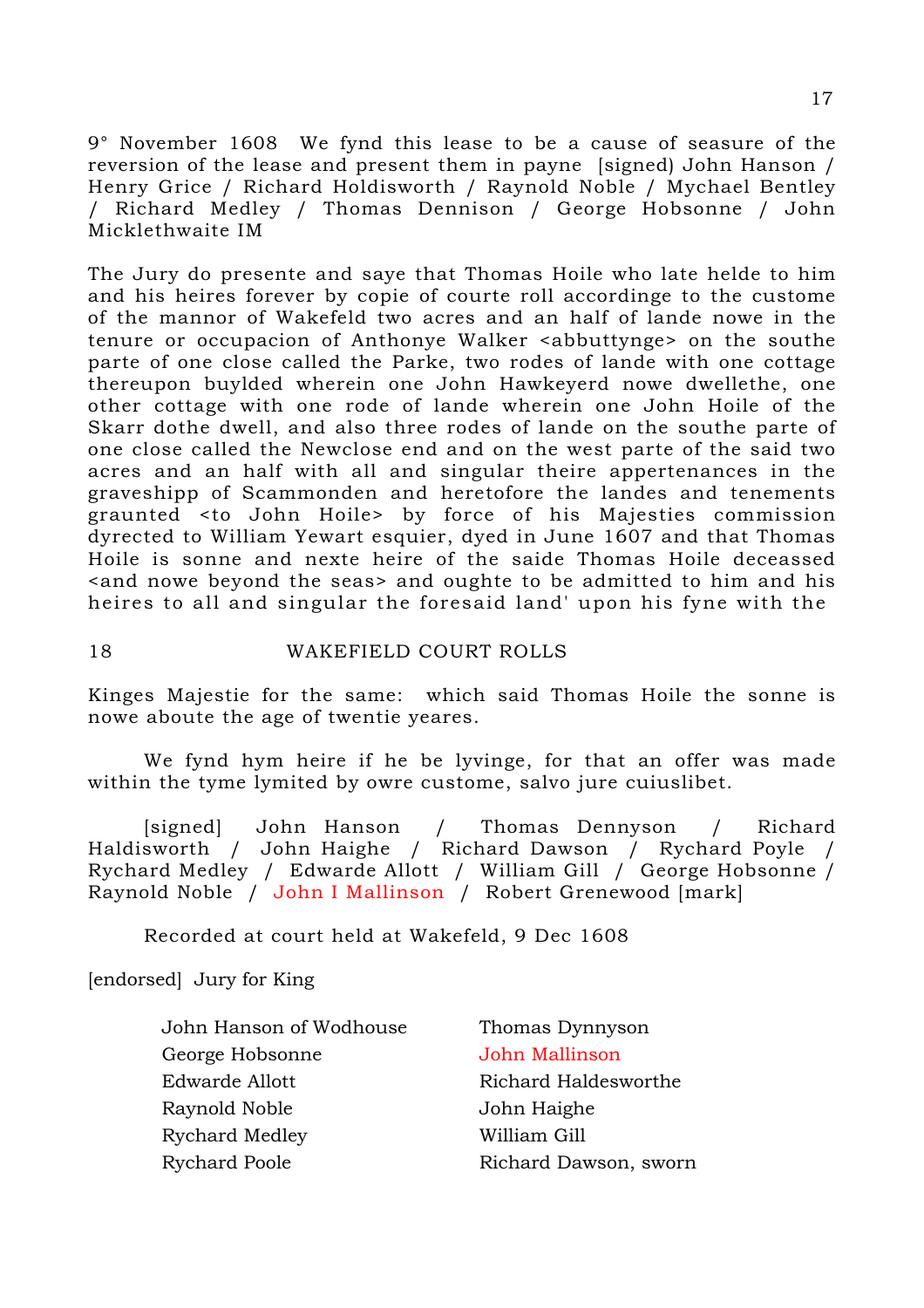# WAKEFIELD Court held on 13 January

SOWERBY First proclamation The grave of Sowerbye certified that he had seized into the King's hands the 2 mess and estimated 17 acres 3 roods of land, meadow and pasture previously held severally by Henry Smythe, Isabel Hopkinson and William Robynson or their assigns and now occupied by John Smythe, his subtenants or assigns and the reversions after the death of Henry Smythe, as ordered at the previous court.

16) Edmund Robynson of le Lome in Sowerbye by John Hoile, lord's tenant and sworn, surrendered a parcel of land containing 160 yards in length and a half yard in breadth as now limited from Lome Cloughe to the land of Samuel Tattersall through 2 closes of land called Overbank and Lowerbanck belonging to a mess called le Lomme in Sowerbye graveship, together with leave to delve the same to lead water when needed: to the use of Samuel Tattersall, his heirs and assigns forever. Agreed: entry fine of 3d. [without fine, r' 1d]

17) Edmund Robynson of Sowerbye, in consideration of a marriage between James Robynson, younger son of John Robynson of Sowerbye, and Susan Hoile, daughter of George Hoile of Longroide, surrendered by John Hoile, lord's tenant and sworn, a mess called Lome with all houses, cottages, buildings, lands, tenements, meadows, closes and pastures appurtaining, estimated at 8 acres 1 roods in all, also a parcel of land containing 54 yards in length and  $1^{1/2}$  yards in width with all ways, waters, watercourses, commodities and easements in Sowerbye graveship lately occupied by the said Edmund or his assigns and now occupied by Joseph Bolton, Samuel Leavens and George Claye or their assigns: to the use of the said Edmund Robynson and his lawfully procreated heirs, and for lack of such to the use of the said Susan Hoile and the heirs of her body lawfully procreated by the said James Robynson, failing which to the right heirs of the said Susan forever. Agreed: entry fine 7s 9d [r' 2s 7d]

18) John Robynson of Sowerbye senior and John Robynson his son and heir by John Hoile, lord's tenant and sworn, surrendered a parcel of land in the lower part of Sowerbye called a folde, a croft called a tentercrofte and a garden estimated at a half acre with all houses, cottages, barns and structures built thereon, now in the several occupancy of Edmund Boothe, Mathew Boothe, Henry Spencer, Brian Turnley and Joan Wilde widow or their assigns, also a parcel of land containing 53 yards in length and 12 yards in width lying on a bank called le Wood abutting a spring of water there, 3 closes of land,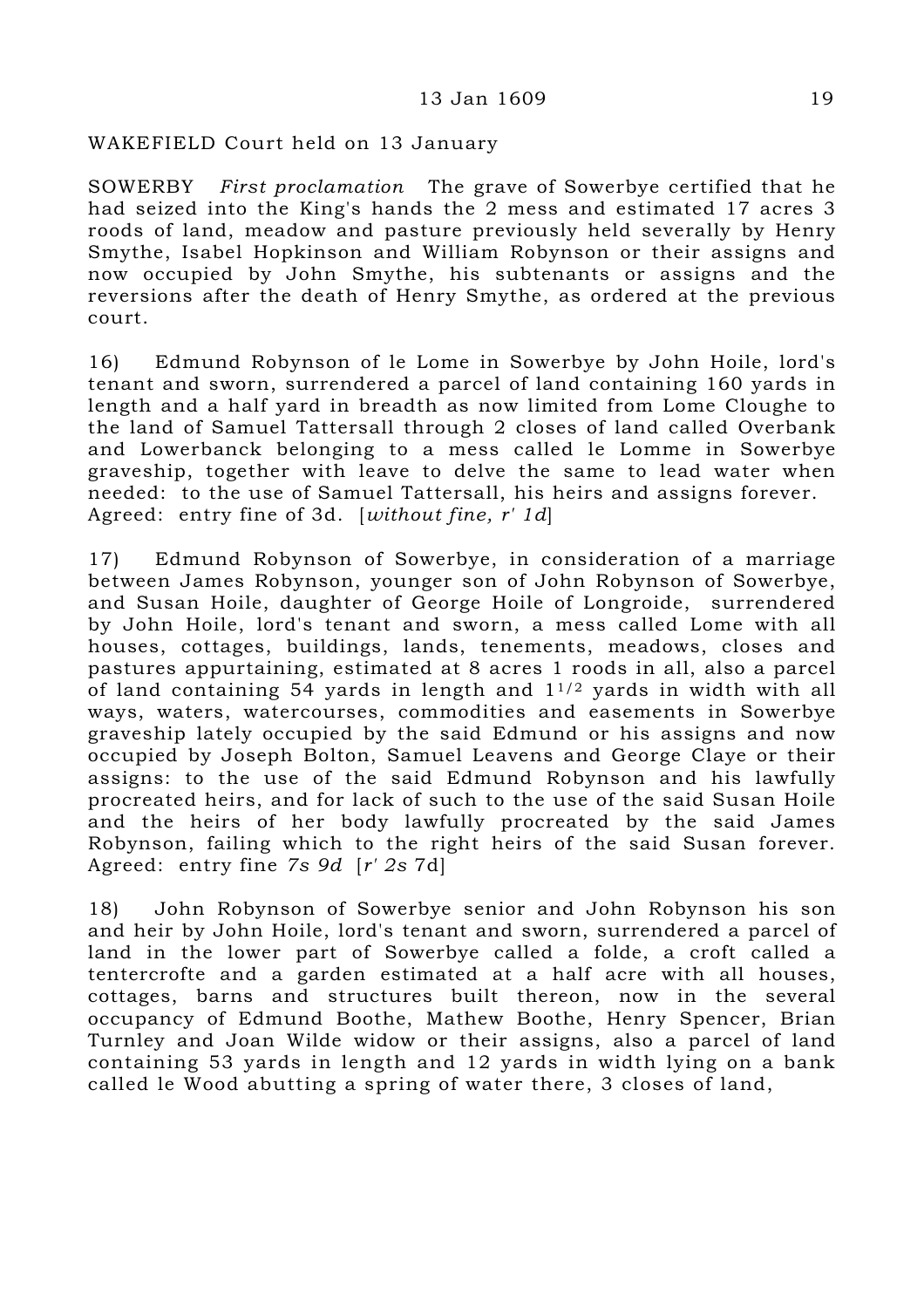### 14 April 1609 45

### WAKEFIELD court held on 14 April 7/42 James [1609]

 Inquisition taken for the King on the oaths of Thomas Dennyson, George Hobson, John Bentley, Robert Hall, Edward Whittacres, John Mallynson, Thomas Oldfield, Richard Haldesworth, Richard Medley, John Smythe, George Butterworthe, James Otes and John Medley, jurors, who said that John Haldesworthe of Blakey in Northeowrom, Samuel Haldesworth son and heir of the same and Jonas Haldesworthe a younger son of John by indenture dated 12 April instant leased to John Haldesworthe, another younger son of the said John senior, a mess in Northeowrom commonly called Blakehill and all houses, buildings, structures, orchards, gardens, lands, meadows, closes, pastures, woods, undergrowth, commons, commodities and hereditaments belonging to the same and usually leased therewith in Northeowrom now occupied by John Haldesworth the father, his assigns or subtenants, and the reversions thereof, to hold by John Haldesworth junior and his assigns from that date for 21 years, without making fine with the King, without leave of court, in contempt of the lord and contrary to manorial custom. The grave of Sowerbye was ordered to seize the mess etc into the king's hands before the next court.

### membrane 6

SOWERBY Second proclamation for claims to hold an estimated 2½ acres and all houses, buildings and structures thereon in the graveship of Sowerbye lately of the inheritance of Joan Ramsden mother of Henry Ramsden of Sowerbye lately occupied by Giles Bolton and now by the said Henry Ramsden and Richard Crowder, their assigns or subtenants and the reversions.

59) It was testified in court by John Grenewood esq, learned (eruditum) steward of the manor of Wakefeld, that Paul Grenewood of Oldtowne, clothier, on 3 April last past personally surrendered according to the custom of the manor a mess called Elfaburghe hall and 6 acres 1 rood of land appurtaining in the graveship of Sowerbye: to the use of John Grenewood brother of Paul, his heirs and assigns forever, with the intent that the said John and his heirs pay annually £6 13s 4d for a term of 21 years to such person(s) as the same Paul name in writing in his last will. Agreed: entry fine of 6s 3d. [without fine, r' 2s 1d]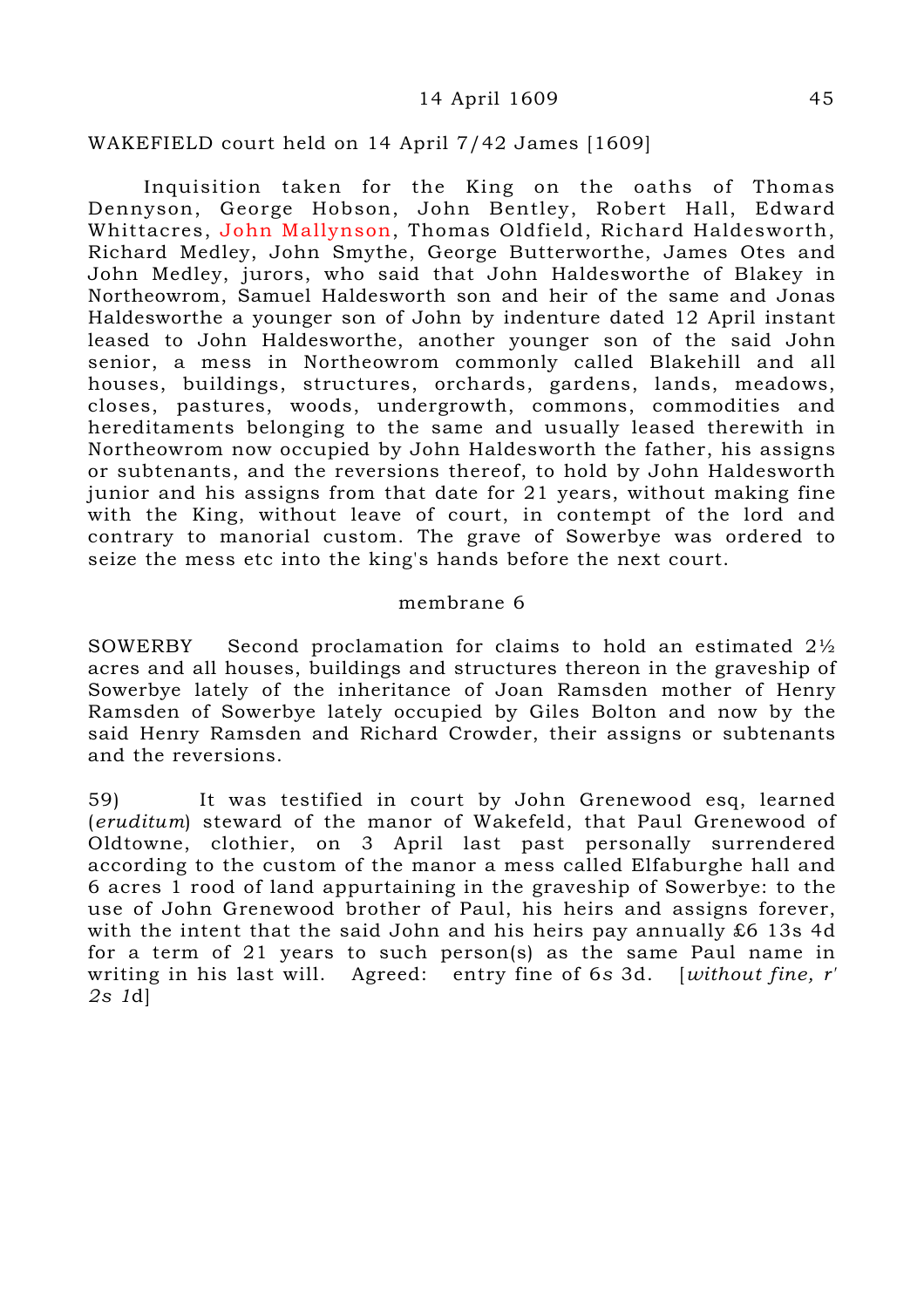## 50 WAKEFIELD COURT ROLLS

# Sum of court [blank]

[draft]

A Original sealed indenture in English dated 12 April 1609 between John Haldsworth of Blackey in Northowrom, Yorks, yeo, Samuel Haldsworthe, son and heir of the same John, and Jonas Haldsworth, a younger son of the same John, and John Haldsworth another younger son: whereby John Haldsworth the father, Samuel and Jonas leased to John the younger a mess in Northowrom commonly called Blackehill with all houses [etc] pertaining thereto, now occupied by John the father, his assign(s) or undertenants and any reversions for a term of 21 years following, paying an annual rent of 20s at Whitsun and Martinmas in equal parts and discharging all out-rents, free rents, suits and services due to the chief lord for the same. John the younger and his assigns during the term should yearly at their proper cost keep the same in sufficient repair, namely the houses and buildings with thatch, moss and mortar and the lands, closes and grounds in respect of hedges, rails, ditches and other "defences", and return the same at the end of the term in this state of repair.

[Signed] John Haldsworthe Samuel Haldsworthe Jonas Houldsworth Witnessed John Bentley Michael + Grenwood

[endorsed] We fynd and presente the lands and tenements within specified to be seasable for that they were demysed for term of xxi years contrery to the custome of the mannor. [Signed] Thomas Denyson / Rychard Medley / Thomas Oldfeild / John Bentley / James Oyte / John Mallinson / George Hobsonne / Richard Haldsworth / Robert Hall / Edward Wyteacres / John Medley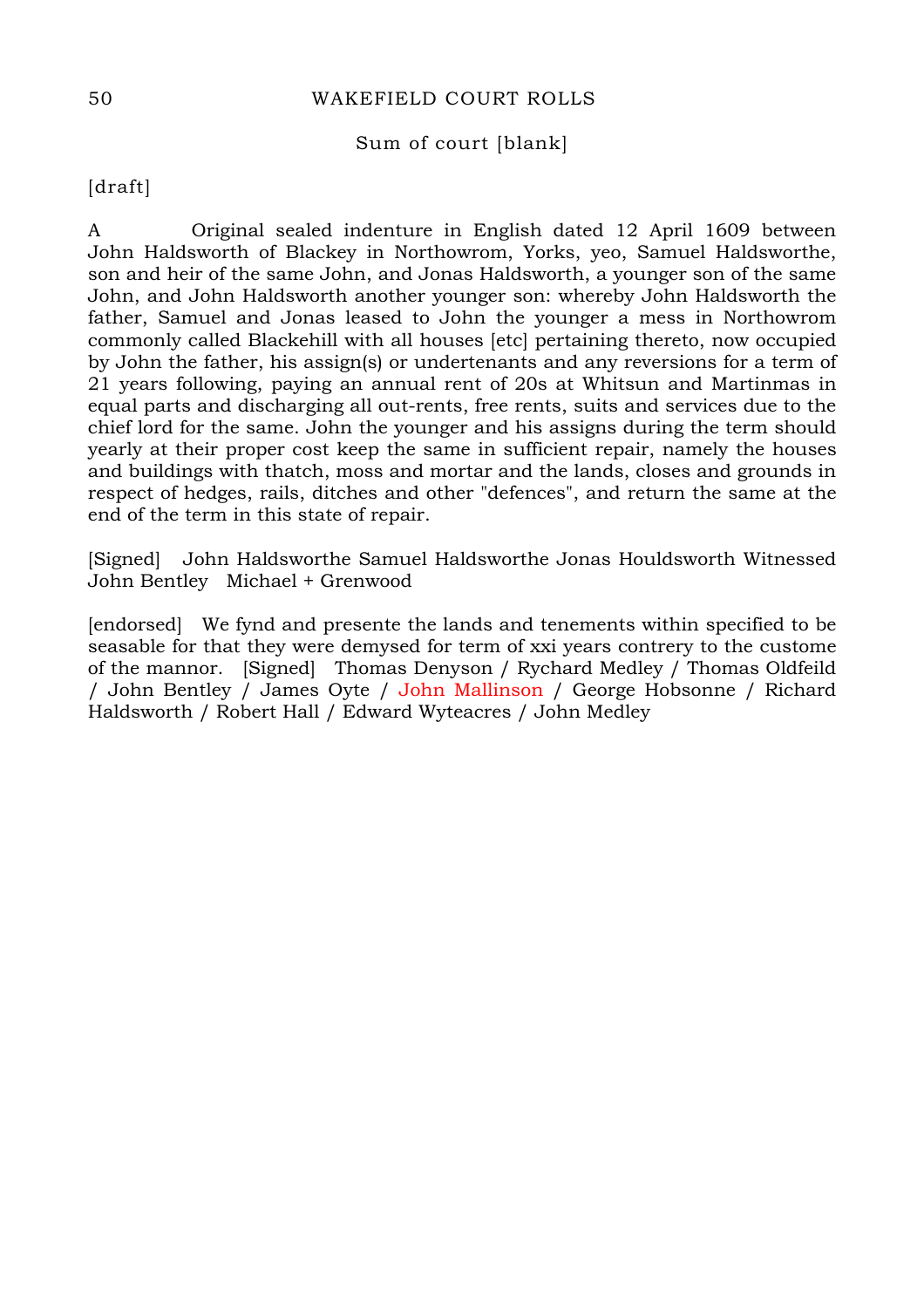## 76 WAKEFIELD COURT ROLLS

mercy. Richard Poole (4d) distrained to answer John Ellys in same, in mercy. William Dawson (12d) for many defaults against George Hill in same. Thomas Burton (6d) as previously distrained to answer George Hill in same, in mercy. John Hellywell (12d) for many defaults against Edward Mallynson in same. George Hoile (12d) for many defaults against John Armytage of Huddersfeld in same. William Ellys (12d) for same. Thomas Hepworth (12d) for same. Samuel Bates (8d) as previously distrained to answer Thomas Carter in same, in mercy. Richard Wilkinson (12d) for many defaults against Edward Whittacres, clerk, in same. William Speight (12d) for same.

# Sum [blank]

[draft]

A Precept to the grave of Holme and his deputy to seize before the next court at Wakefeld a mess called Edwarde hull and all land, tenements and hereditaments in Fulstone in Holme graveship now severally occupied by Godfrey Bever and Thomas Rowley or their assigns, also an annual rent of 13s 4d and report on the execution. Dated 30 June 1609. [signed] N Fenay

Memorandum that this preceipt was executed accordynge to the tenor and effect thereof the tennth daye of July and in the yeare above writen in the presence of Thomas Morton, George Castle, Raphe Charlsworth and Richard Morton.

By me George Butterworth, grave of Holme, his marke

xxj° Julij 1609 proclamacio prima

[endorsed] A precept for a seazure for Edward hull

B Precept to the grave of Sowerbye and his deputy to seize before the next court at Wakefeld a mess in Soyland commonly called le Brigg now occupied by William Aspinall and all houses, buildings, lands, meadows and closes usually leased with the same with all ways, watercourses, easements and rights estimated at 20 acres in Soyland, a close of land, meadow and pasture with a watercourse flowing into it commonly called le Longefeild estimated at 1½ acres lately held by Thomas Foxcrofte deceased sand now in the several tenure of Widow Foxcrofte and John Foxcrofte or their assigns>, another mess in Soyland commonly called le Chappell grene lately held by Edmund Pickopp <and now by Henry Roides>, two closes of land, meadow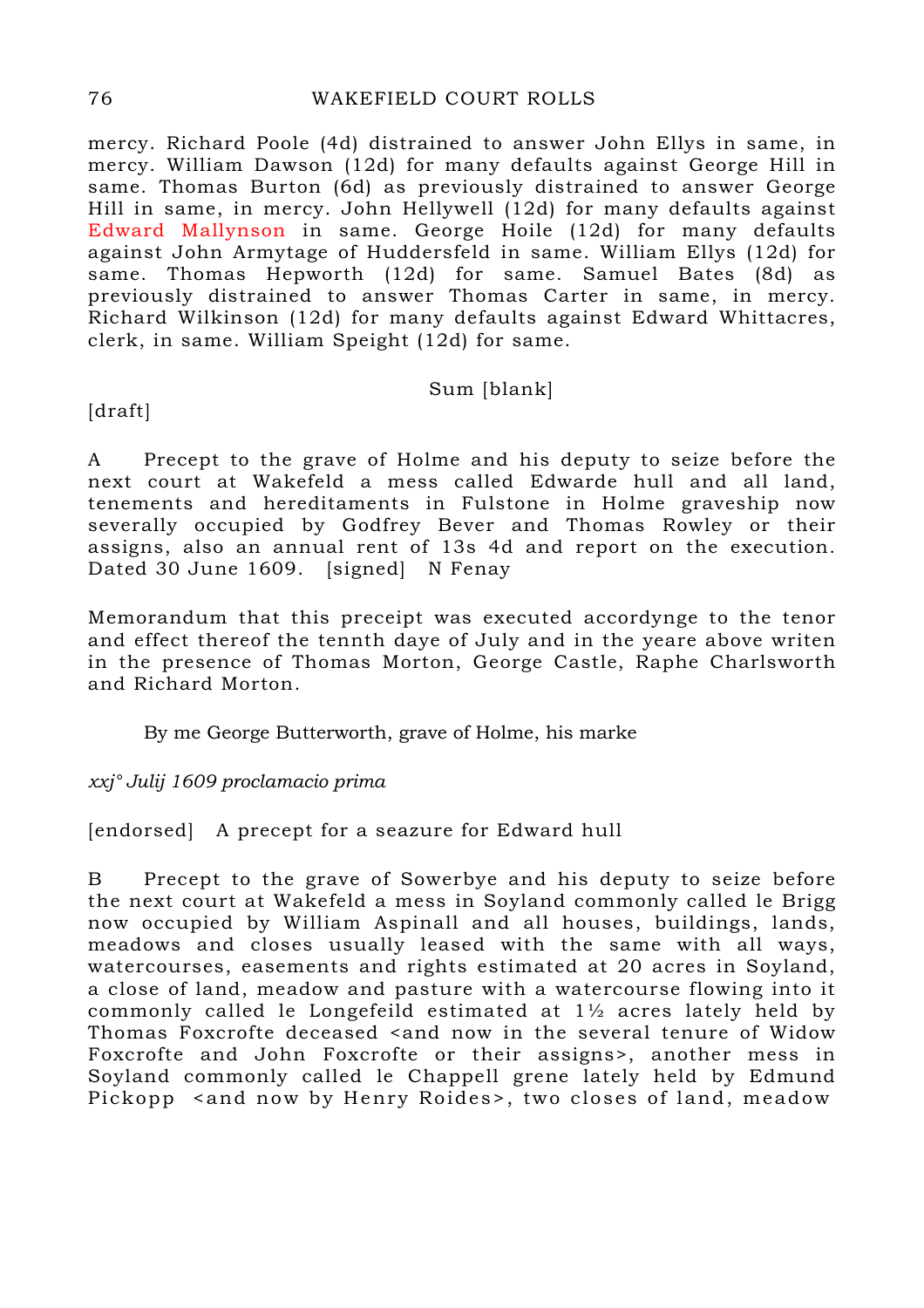### 22 Sept 1609 89

### WAKEFIELD Court held on 22 September 1609

SANDAL Inquisition taken for the King on the oath of Edward Whittacres yeo, Thomas Pickard, Thomas Boyne, John Nayler, John Pickard, John Drake, John Mallynsonn, George Hobson, Martin Feilden, Thomas Rodley, William Feilde and Humphrey Broke, jurors, who said that John Leake of Dawgrene in Criglestone by indenture dated 21 Sept 1609 leased to a Thomas Haighe of Dawgrene, webster, all those lands held in copyhold in Criglestone in Sandall graveship as they lay together in a field called Shawefeilde and above a furlong of the same field called Shaweshutt between the lands of the said John Leake to the south and a boundary (liram) called Southebalke to the north estimated at 5 roods and now occupied by Thomas Waryn [and their reversion (draft) to have to the same Thomas Haighe, his executors and assigns from the day of the death of the said Thomas Waryn and Alice his wife for a term of 21 years following, without making fine or obtaining licence, in contempt of the lord and contrary to custom. Order to the grave of Sandall to seize the land into the King's hands and make return at the next court.

SOWERBY They said that Arthur Mawde of Warley clothier, son and heir of Richard Mawde deceased, by indenture of 21 Sept 1609 leased to a Thomas Fournes of Blackwood in Sowerbye clothier a mess called Duellane and all houses and buildings thereon and an estimated 5 acres of land, meadow and pasture in Warley in Sowerby graveship now occupied by the said Arthur Mawde or his assigns to have to the same Thomas Fournes, his executors and assigns from the date of the indenture for a term of 21 years following, without making fine or obtaining licence from the court, in contempt of the lord and contrary to custom. Order to the grave of Sowerbye to seize the mess etc into the King's hands and make return.

125) Thomas Fournes of Blackwood in Sowerbye came into court before John Savile and Edward Carye kts, high stewards of the King's manor of Wakefeld, and with the assent of John Lome of Wynetaverne in Sowerbye (from whom Thomas acquired the same) took 3 acres 1 rood of land, meadow and pasture with buildings thereon in Sowerbye now or lately occupied by the said John Lome or his assigns. These were in the King's hands because John Lome by indenture dated 30 June last past leased the same to a Thomas Oldefeilde now or lately of Newland yeo, to have for himself, his executors or assigns from the given date for a term of 21 years following without making fine or obtaining licence of court, to the lord's contempt and contrary to custom as found by enquiry in court. Public proclamation was made at three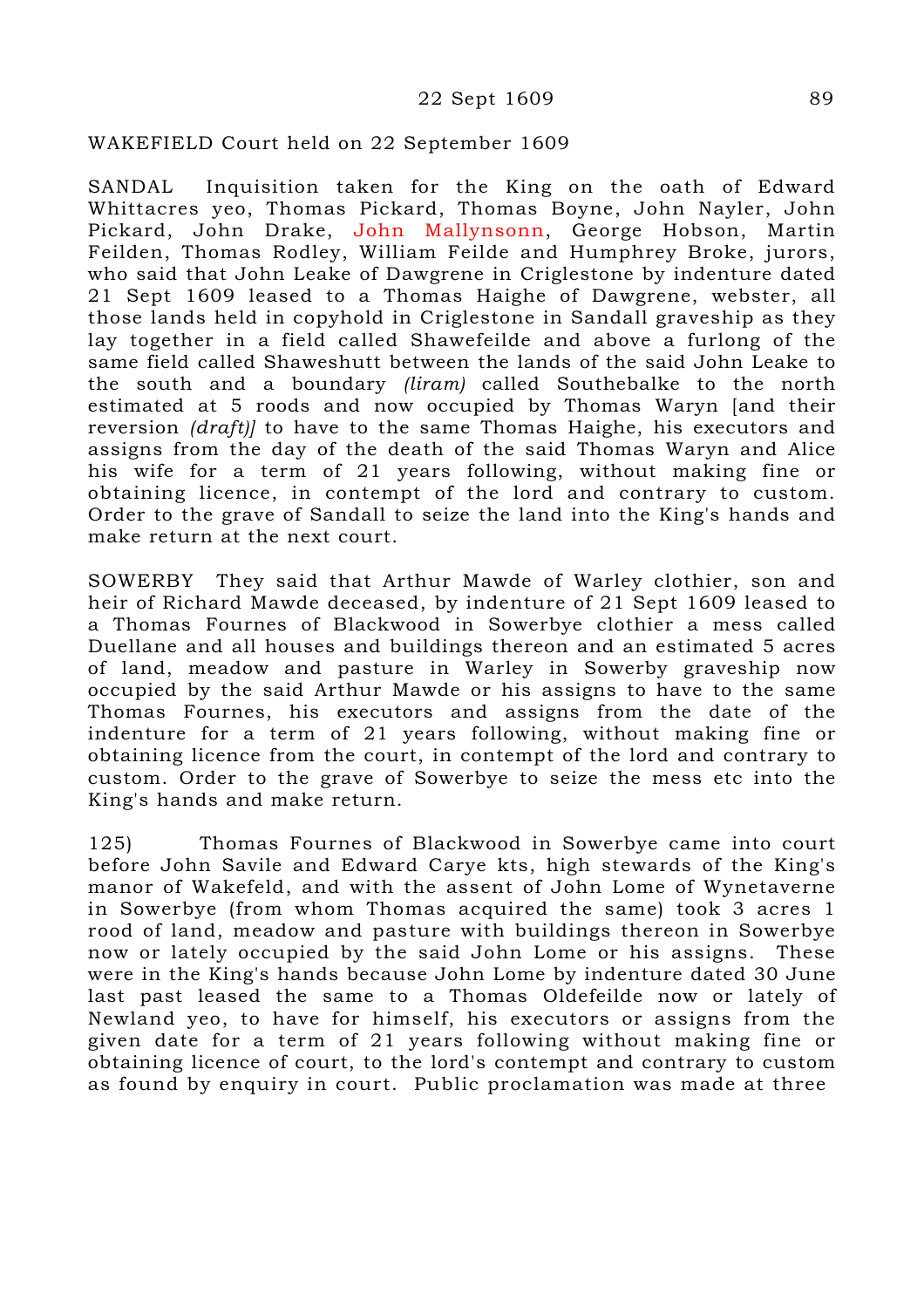BRIGHOUSE Court with tourn held on 11 October

Panel for King Inquest taken for the King on oath of John Thorpp, John Bothomley, John Wilton, Adam Ramsden, Thomas Firth, John Preistley, Thomas Denton, John Mallynson, Richard Butler, James Brigges, Michael Hellywell, William Fairebanck, Robert Drake, George Kilner and Edmund Bynnes, jurors, who said that Michael Steade (2s) of Barkesland burnt le heath contrary to the pain put etc.

 Item they said that John Fournes (3s 4d) of Northowrom broke the lord's fold.

 John Bairstawe (30s) of Browneshirste forfeited the pain laid at the last court for casting down the fences of Richard Haldesworth and Hugh Haldesworth his son.

Hipperholme John Royd, constable, and fellows, sworn, presented that John Wilton was elected constable and sworn.

 Item they said that Thomas Whitley (10d) and William Stephenson (10d) made affray together. 20d

Rastrick Thomas Hanson, constable, and fellows, sworn, presented that Thomas Mallynson ...

 Item they said that William Jepson (10d) and Thomas Brighouse (4s 2d) made affray together and Thomas shed William's blood.

William Mallynson (12d) forfeited the pain laid at the last court because he did not rectify his hedge between le Smalies Yate and the door (januam) of Thomas Mallynson.

Fixby John Aneley, constable, and fellows, sworn, presented that John Aneley ...

Northowram Michael Bairstawe, constable, and fellows, sworn, presented that Richard Royd ...

Item they said that John Fournes (3s 4d) broke the lord's fold.

Shelf William Hyrd, constable, and fellows, sworn, presented that Mathew Whitley ...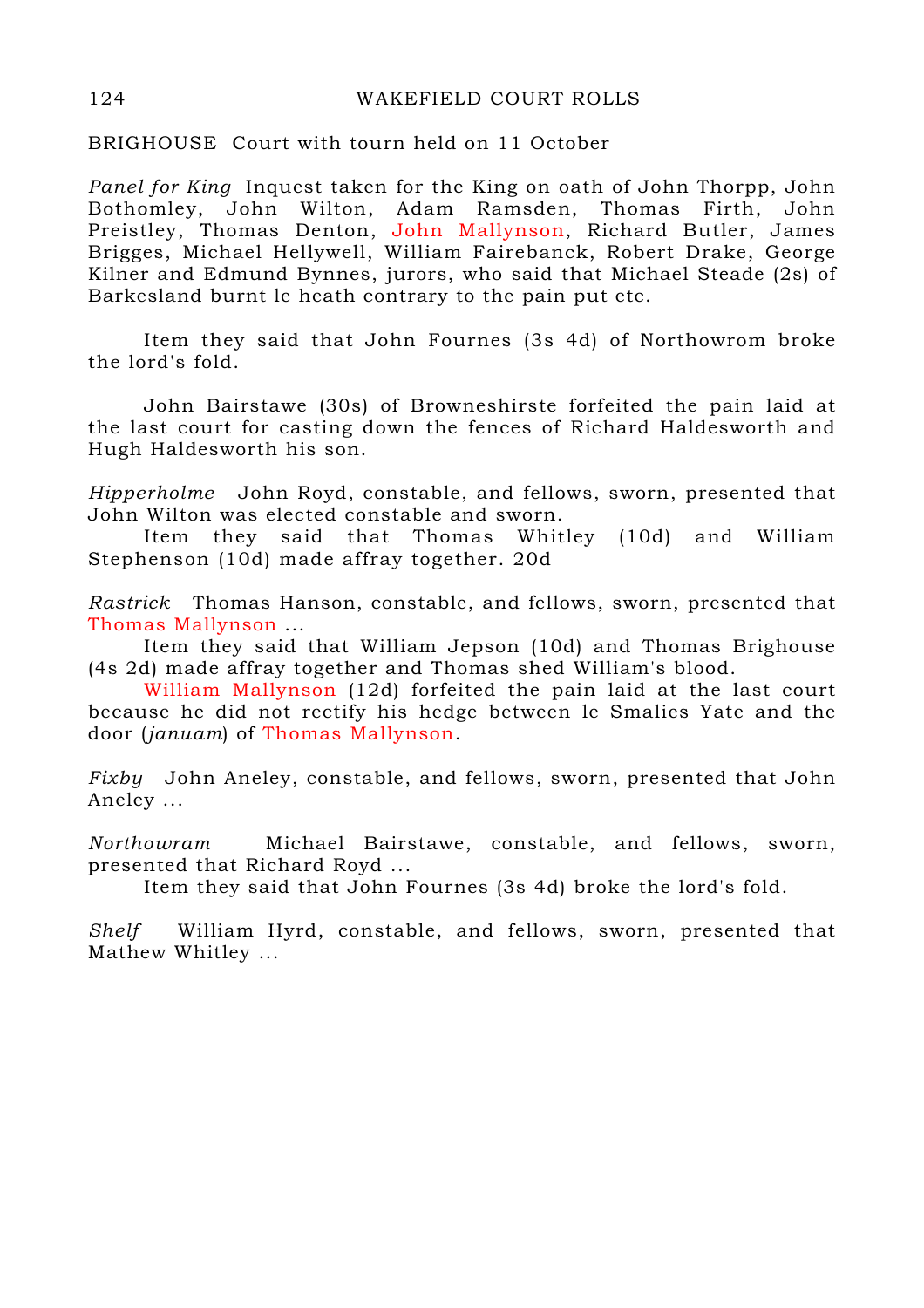constable>, William Thorpp and Abraham Brighous, sworn, [presented] John Wilton as elected constable and sworn.

Rastrick Thomas Hanson, constable, Gilbert Hoile, Thomas Mallynson, John Fox senior, and John Dyson, sworn, [presented Thomas Mallynson - sworn.

Fixby John Aneley, constable, Edward Saltonstall <6d because he did not come> , sworn, [presented] that John Aneley - sworn.

Northowram Michael Bairestawe, constable, George Romsden, Gilbert Longbothom, Henry Hoile and William Mitchell, sworn, [presented] Richard Royde - sworn.

Shelf William Hirde, constable, Robert Firthe, Robert Sunderland, Richard Waterhous and Richard Birkesbanck, sworn [presented] Mathew Whitley - sworn.

Barkisland George Holdroid, constable, <Edmund Moulson, Richard Ramsden, Edmund Bynnes and William Stancliff>, \*George Rawnesley, James Stancliff, John Firthe and Richard Firthe\* sworn [presented] George Rawnesley, who deputed John Birche - sworn.

Stainland Stephen Bycrofte, constable, John Hellywell, John Jagger, George Wormall and James Gleidhill, sworn [presented] Michael Hellywell - sworn.

Quarmby Reginald Bothomley, constable, Edward Hanson, Arthur Walker, John Nayler and Edmund Dyson, sworn, [presented] Edward Haighe - sworn. \*Query Thomas Hirst did not come to constable's election\*

Hartshead Richard Gibson, constable, Robert Rayner, John Walker, Thomas Flather and Richard Soythill, sworn, [presented] William Gleidhill - sworn.

Clifton Richard Mitchell, constable, Robert Ramsden, Richard Childe, Robert Drake and John Wibseye, sworn, [presented] Edward Walker sworn.

Dalton John Northe, constable, George Kilner, Richard Dyson, John Metcalff and William Kilner, sworn, [presented] Arthur Longley gen sworn.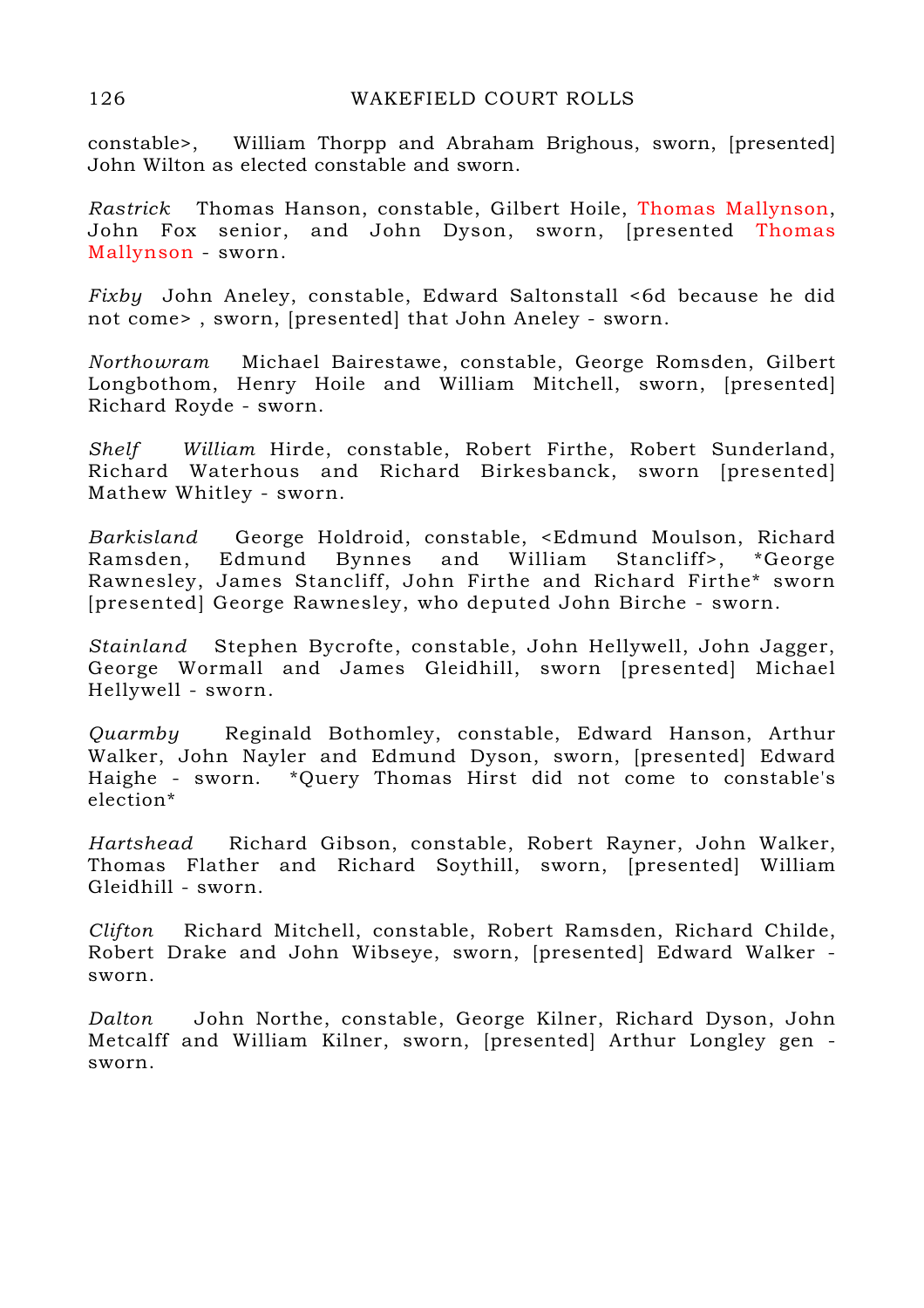#### 11 Oct 1608 127

Grave of Rastrick Thomas Hanson of Totehill, Thomas Firth, Edward Hanson and Gilbert Hoile, sworn, [presented] that John Mallynson for the land of Thomas Nicholas, husbandman, called Okesgrene was elected grave that year and sworn.

Scammonden George Hoile, Anthony Walker, Edmund Dyson and Thomas Denton, sworn [presented] that Thomas Denton and Reginald Bothley for the land called Crofthous were elected graves and sworn.

Hipperholme James Otes, Samuel Hoole, John Drake \*Boyd\* and John Thorppe, sworn, [presented] John Drake <of Northowrom> for the half-land of William Rokes, and Jonas Huldesworth, William Haldesworthe and John Thorpp, Abraham Wood and Henry Northend for the other half were elected graves and deputed John Drake - sworn.

[Presentments]

A Item, the jury doth present Micheall Steade of Barsland for burning heath in 2s, contrary to a payne layde.

 Item, we find that John Fournes of Northourom bath broken the Kinges fould, contrary to a paine layd 3s 4d

 Item, we present that John Bairestawe of the Browneshirste hath not suffered the fence of Richard Haldesworthe and his sonne Hughe Haldesworthe to stande, contrary to a payne layde att the last courte and therefore he hath forfeyted 30s.

by jury John Hall enrolled

 John Thorppe by inquest [no endorsement]

B Hipperholme cum Brighowse presentes

William Thorp, Edward Barrackclough, Abraham Brighowse

 Item, we do present Thomas (10d) Whitley and William (10d) Stevenson for a fray \*and William Stevenson for a bloud wite\*.

 Item, we do payne Henry Brig to scoure his diches bettwixt the rookes and William Walker rayles, in payne of 20s.

Item, we do payne John Royd, John Northend, John Horsfall,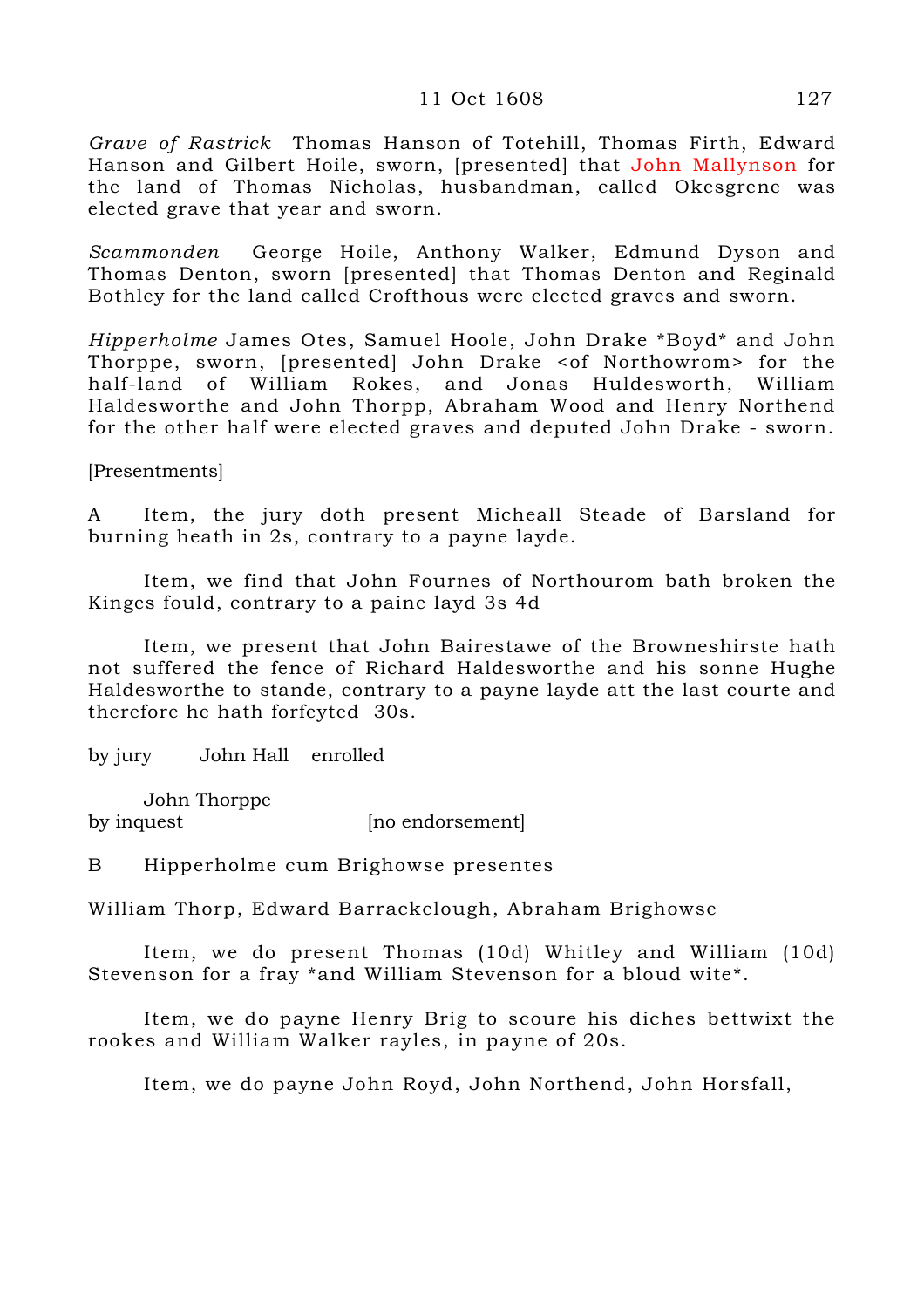Isack Brodley, Thomas Prestley, Samwell Thorp to mend the foot way bettwixt John Roydes hous and the Northege stele in payne of 20s <that is due [illegible]> bettwixt this and Martinmes.

 Item, we payne every one that doth gather menor of the comons, for every tyme 12d.

enrolled Hipperholme [no endorsement]

C Rastricke Thomas Hanson, constable

 4 men: Gilbert Hoile / Thomas Mallinson / John Fox / John Dyson

 Inprimis, we laye in paine that Thomas Willson keepe all his watercourses accordinge as hathe beene accostomede from the feast day of St Andrewe thappostle next, upon peine of 3s 4d.

 Item, we peine that no man within our towne do bedd any strawe or fearne in the townegate or heighway of Tothill or heape any donge or mayner within the compas of twentie yardes of the well ther, upon peine of every tyme so doinge 10s.

 Item, we finde that ther was an affraye made betwene William (10d) Jepson and Thomas (4s 2d) Brighouse of Brighowse and that Thomas Brighowse drewe bloud, but we are ignorant who made the affraye.

 Item, we find that William Mallinson (contrary to a peyne leyd att the laste courte) bath not sett right his hedge betwene the Smalies yate and Thomas Mallinson yate, therefore we amercy him in 12d.

 Item, we peyne that the said William Mallinson do sett all his hedges right betwene the said Smalies yate and Thomas Mallinson yate according as hath beene accostomed by his predicessors before the Purificacion of our lady next, upon peyne of 20s, and so keepe the same upon peine of \*every weecke\* 39s.

Item, we lay in peine that no man shall take or cary away any broome which is eyther slubbed or cutt downe, upon peine of every burden 12d.

enrolled Rastrick [no endorsement]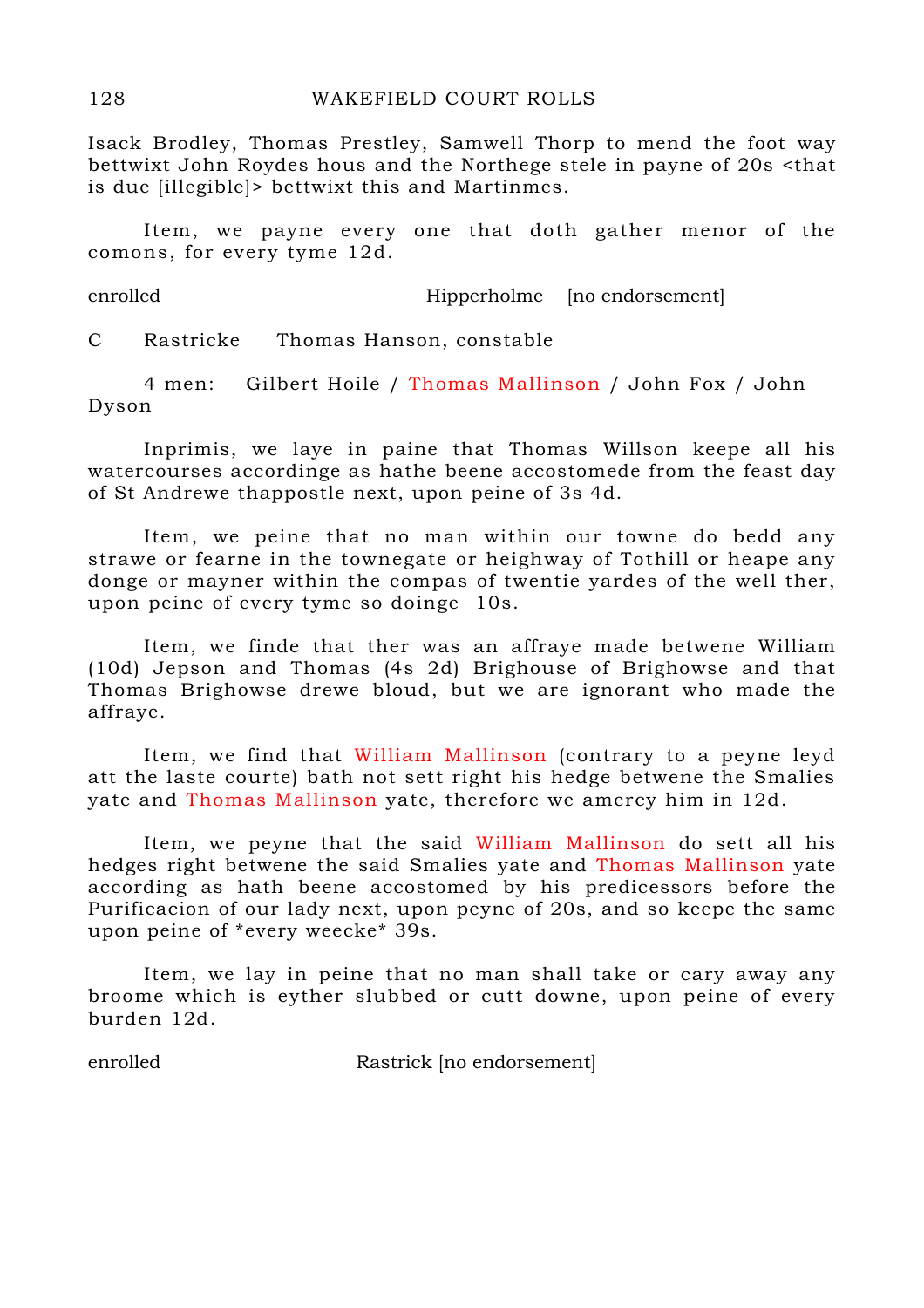179) Robert Doughtye of Blatheroyd by John Brigg[es], lord's tenant and sworn, surrendered all that eastern part of a mess or house at Bothes in the township of Northowrom from le Bordshott woughe as now divided from the western part of the same, and all houses and buildings belonging to the eastern part with all ways and easements, also all those 3 closes of land called Batheyne, Welclose and Tentercrofte in Northowrom in Hipperholme graveship now occupied by George Netherwod and James Doughtie or their assigns and any reversions which the said Robert Doughtie lately had to him and his heirs by the surrender of William Tempest and Thomas Tempest: to the use of John Sunderland of Ayringden, his heirs and assigns forever, rendering annually to the King, his heirs and successors 16d of rent at the usual times forever. Agreed: entry fine of 4s. [without fine, r' 16d]

RASTRICK 180) John Goodheire of Rastrick and Susan his wife by Edward Hanson, lord's tenant and sworn, Susan agreeing separately, surrendered a third part of a close of land and pasture called Lethall estimated at 1 acre 1 rood in Rastrick now occupied by Samuel Wrigley or his assigns: to the use of the same Samuel Wrigley and his assigns from 2 Feb last past for a term of 21 years following at an annual rent of 3s 4d as mentioned in an indenture between the said parties. Agreed: entry fine of 6d.  $[r' 4d]$ 

Sum of court with tourn [blank]

[draft]

Hipperholme John Wilton, constable, Samuel Hoole, Richard Brodeley, Richard Sutcliff and Abraham Barrowcloughe, sworn.

Rastrick John Goodheire, <deputy constable of Thomas Mallinson, constable>, Arthur Hirst, John Fox, Robert Haldesworthe and Gilbert Hoole, sworn.

Fixby John Aneley, constable, and Arthur Firthe, sworn.

Northowram Richard Roide, constable, Henry Northend, deputy, Adam Ramsden, Robert Roper, John Hall and Richard Wood, sworn.

Shelf Matthew Whitley, constable, Samuel \*John\* Whitley, deputy, Richard Waterhous, Robert Sunderland, Edmund Wodhead and John Bentley, sworn.

Barkisland George Rawnesley, constable, John Firthe, Edmund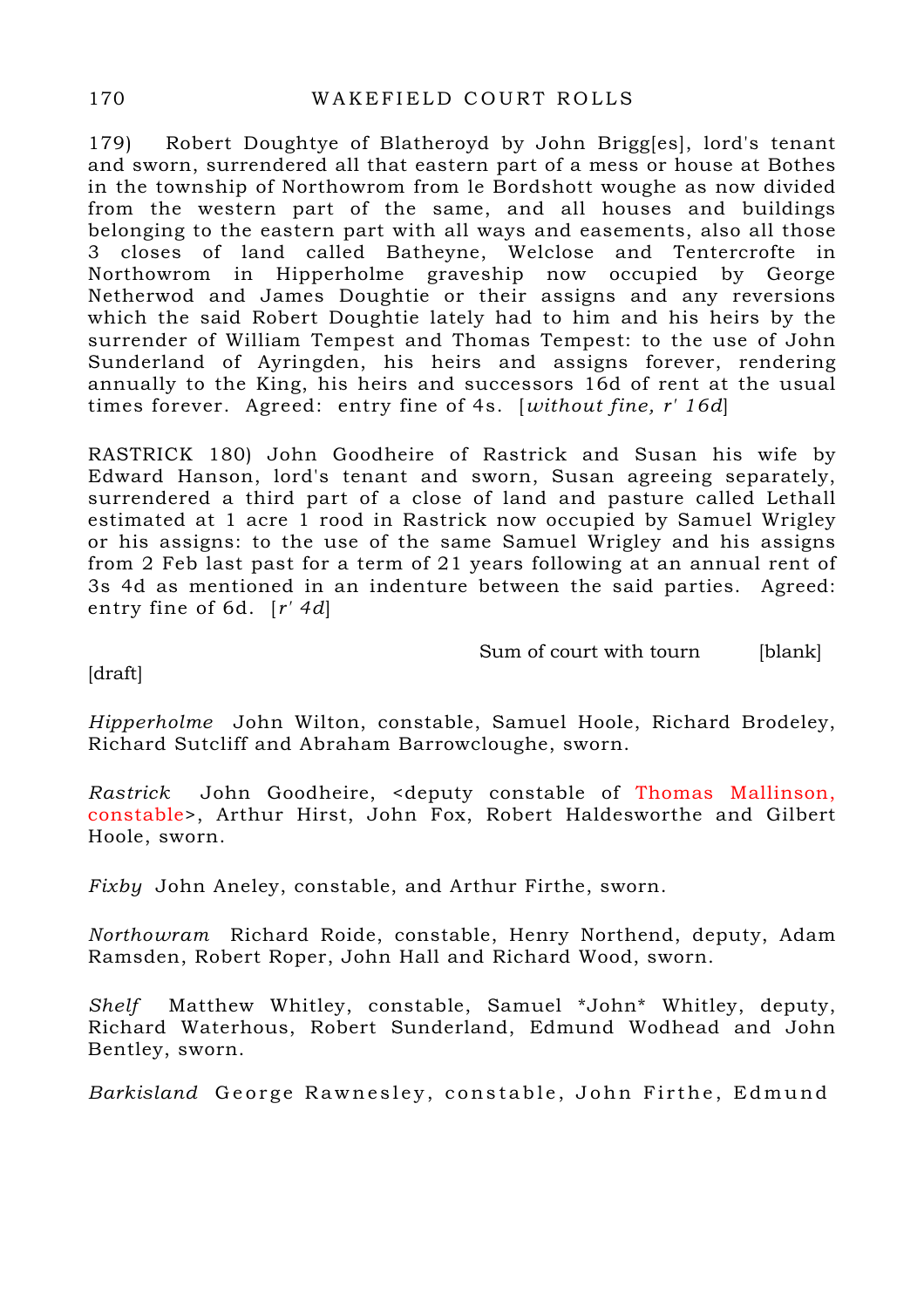tyme 12d.

 Item, we lay a payn that if any wash any wooll in or about the well in Edward Baracloughs croft, in payn of everie default 2s.

 Item, we lay a payn upon the inhabitants of Brighouse that if they defile the townes well in the fold of Richard Sutcliff by skouring clothes \*or any\* lifting or any other thing, for every default 6s 8d.

 Item, we present John Hanson for gathering manure one tyme, contrary to a payne 12d.

 <Item, we payne agayne that none shall gather maynor of the common of this towneship, in payne of 12d.>

 Item, we lay a payn that if any person or persons do use to lay leapes in any brook to tak trouts in spawning tyme, for everie default so seen committed 3s 4d.

 \*Item, we do payne Richard Sutclef for to tak away all such wood carts as he hath layd in the heigway to tak them away betwext this and Mydsomer next, in payn of 33s 4d.\*

Inquisition Hipperholme Samuell Hooll [no endorsement]

B (i) 2 May a° 1609 Rastricke

Thomas Malinson, constable

The 4 men: John Goodheire / John Fox / Arthure Hirste / Roberte Hauldsworth

 Inprimis, we laye in paine that Robert Thorpp, tenant and occupier of Nethermilne <att Brighouse, pull downe so muche of the Nethermilne Damme there as dothe stopp <and hynder> the common and awncyente hiewaye thorowe the olde forde in the water of Calder before the 24th daye of June next, upon peyne of £6 13s 4d and likewise to kepe the same so pulled downe £6 13s 4d.

 Item, we Iaye in paine that no person dwellinge forth of the towneshipp of Rastricke shall putt any horsses, kyne or sheep to our common of Rastricke, upon peyne of everye horse or mare for everye tyme 3s 4d, for every cowe 20d everye tyme, and for everye sheepe 4d